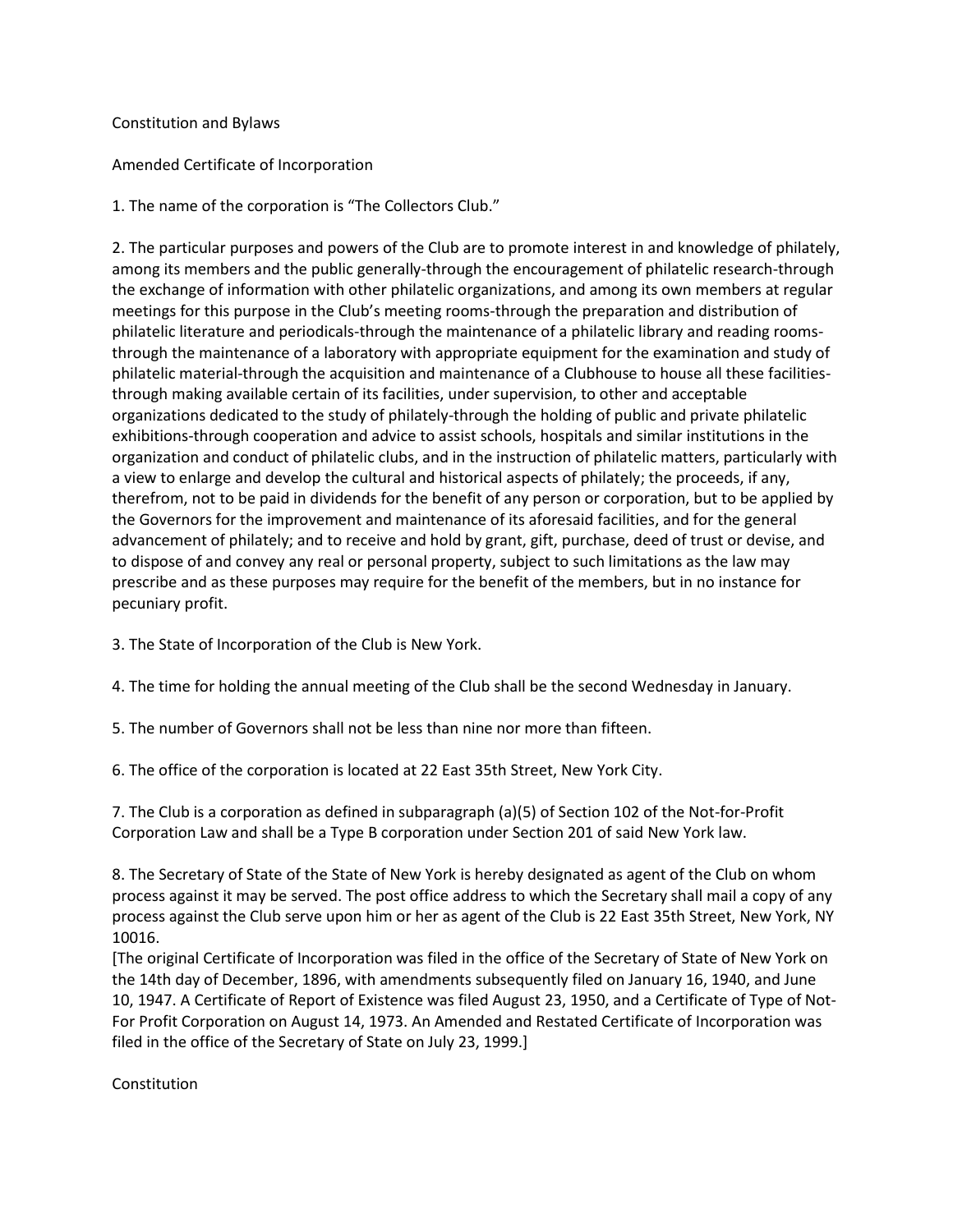Adopted at the Regular Meeting of December 4, 1946. Effective June 10, 1947.

### ARTICLE I: Name

The name of this organization shall be The Collectors Club.

# ARTICLE II: Members

Section 1.

The members of the Club shall be such persons as shall be elected by the Board of Governors.

# Section 2.

The classes of members shall be Resident, Non-Resident, Life, and Honorary, as defined by the By-Laws.

# ARTICLE III: Governors

### Section 1.

The affairs of the Club shall be managed and controlled by a Board of Governors in accordance with this Constitution and By-Laws.

# Section 2.

The Board of Governors shall consist of not less than nine (9) nor more than fifteen (15) Resident and/or non-Resident Members in good standing, one-third of whom shall be elected in equal classes, each to serve for a period of three (3) years, provided however, up to six (6) of the Governors may, as an option, be held by a member not residing within the 50-mile radius of the Club as required for resident members.

The number of Governors for the ensuing year may be determined at the regular November meeting of the Board of Governors for which due notice of such anticipated action shall be given. However, no Governor may by this action be deprived of membership on the Board of Governors until the termination of the full term for which he was elected.

# Section 3.

At each Annual Meeting at which there is a quorum present, the Resident and non-Resident Members in good standing shall elect a slate of one-third of the Governors by a plurality of the votes cast who shall serve for a full term of three (3) years.

# Section 4.

The Board of Governors shall have the power to fill all interim vacancies that may occur in its body by placing in nomination the name or names of any Resident or non-Resident Member in good standing subject to the requirements as set forth in Section 2 herein. Such election to be made by a majority vote of those present at any meeting of the Board held subsequent to such nomination and the Resident or non-Resident receiving a plurality of such votes may serve as such Governor until the beginning of the year following such election, at which time the vacancy shall be filled in accordance with the provisions immediately herein preceding this Section.

# Section 5.

The Board of Governors at their first meeting after each annual meeting shall elect from among their number a President, a Vice-President, a Secretary, and a Treasurer, who shall hold office for one year or until their successors are elected.

Section 6.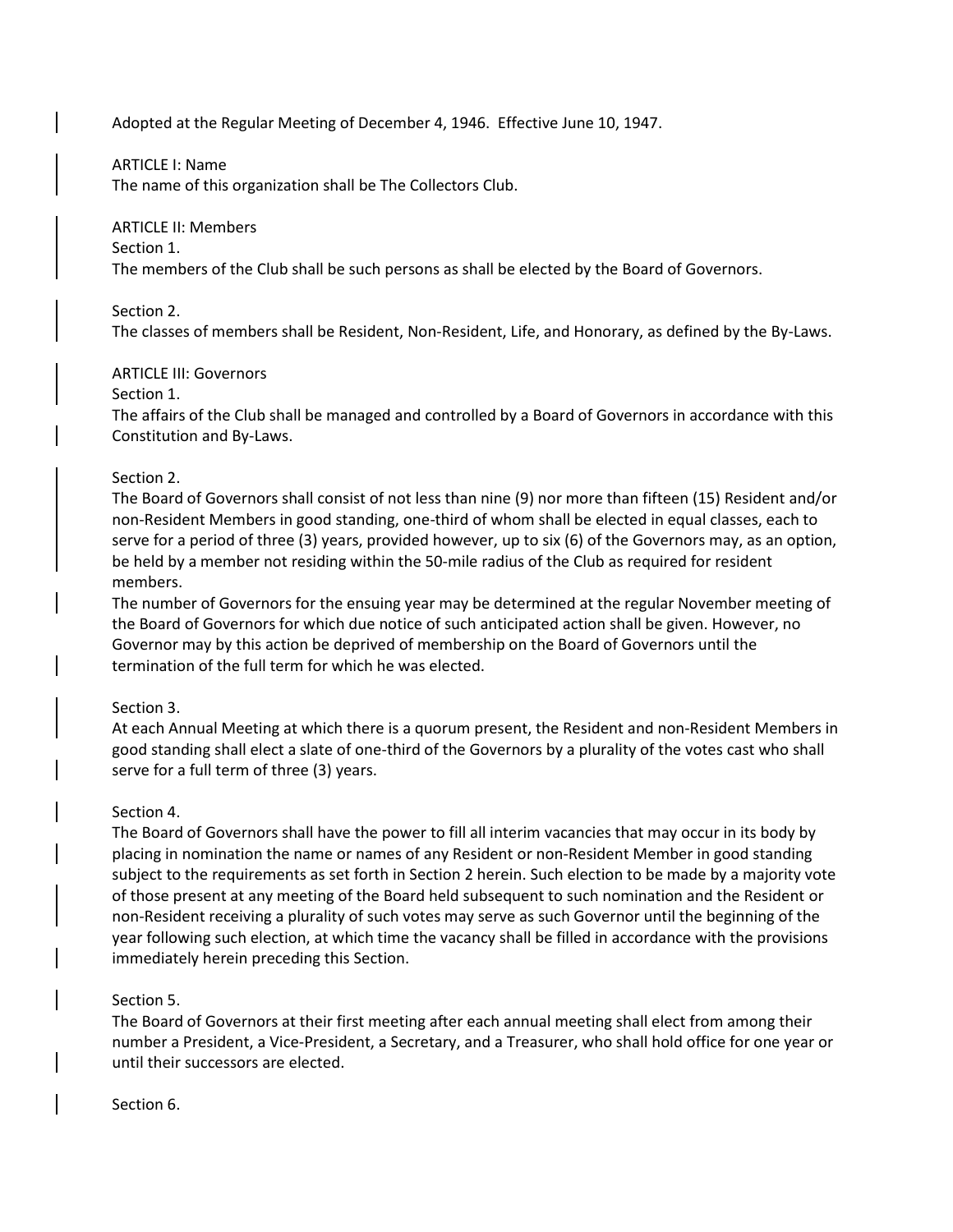The Board of Governors shall have the power to elect or appoint other than members of the Board, an Assistant to any of the elected officers, without the officer's powers, with definite designation of duties and at compensation, if any, to be determined at the time of appointment.

### Section 7.

The Board of Governors may receive and hold by grant, purchase, deed of trust, or devise, and dispose of and convey any real or personal property, subject to such limitations as the law may prescribe for the benefit of the members but in no instance for pecuniary profit.

### ARTICLE IV: Officers and Duties

### Section 1.

The President shall preside at all meetings of the Club and the Board of Governors. The President shall designate all appointees and all standing committees, and such special committees as may from time to time be required and shall be ex-officio a member of all committees. The President shall execute on behalf of the Club all contracts and other papers upon instruction from the Board of Governors.

### Section 2.

The Vice-President in the absence of the President, shall perform all the duties of the President and act in his or her place. The Secretary and Treasurer in order named shall act in place and stead of the President if he of she and the Vice-President be absent.

### Section 3.

The Secretary shall keep a record of all the meetings of the Club and of the Board of Governors in books belonging to the Club and provided for that purpose. The Secretary shall be the corresponding officer of the Club, give all notices of meetings of the members and the Board of Governors, and shall keep all other records of the Club, and shall in general perform all other duties incident to his or her office.

#### Section 4.

The Treasurer shall have charge of the finances of the Club, subject to the direction and supervision of the Board of Governors. The Treasurer shall maintain records and render such reports as required by the Board of Governors.

#### Section 5.

At any meeting of the Board of Governors when all the officers may be absent any Governor may be elected to act as Chairman of that meeting.

### ARTICLE V: Removal of Officers

#### Section 1.

The Board of Governors, with or without cause, by a two-thirds vote of its full membership, may remove any Governor, Officer, or member of any committee. Such action shall only be taken after ten days' notice shall have been sent to such Governor, Officer or committee member to the electronic and/or physical address on record, together with a copy of the charges and a date set at which he may appear before the Board of Governors and have a hearing on the charges. The person preferring the charges shall also be required to be present.

ARTICLE VI: Suspension and Expulsion of Members Section 1.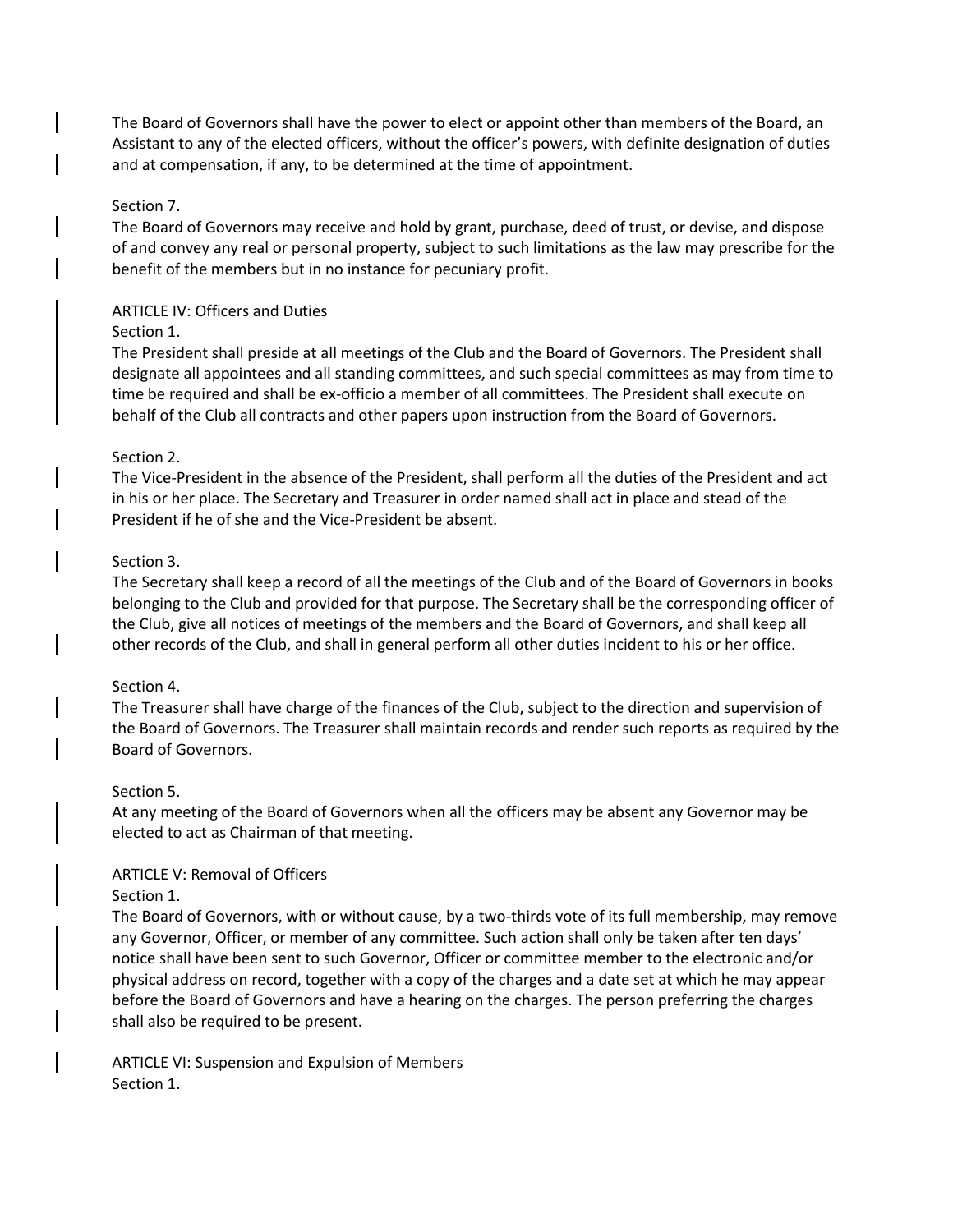Any member of the Club, for cause, may be suspended by a majority vote of the Board of Governors for such period as the Board of Governors may deem proper.

#### Section 2.

Any member of the Club, for cause, may be expelled by two-thirds vote of the Board of Governors. Such action shall only be taken after ten (10) days' notice in either electronic or written form shall have been sent to the member at their address(s) in the Club records together with a copy of the charges and a date set at which he may appear before the Board of Governors and have a hearing on the charges. The person preferring the charges shall also be required to be present.

### ARTICLE VII: Meetings

### Section 1.

The annual meeting of the Club shall be held on the second Wednesday in January.

### Section 2.

There shall be two regular meetings of the Club in each of the months from September to June inclusive on such days as the Board of Governors shall fix.

### Section 3.

A special meeting of the Club may be called by the Board of Governors on the written request of at least seven members addressed to the President and stating the object or reason for calling such meeting. Written notice shall be mailed or emailed to each member entitled to a vote, and posted on the Collectors Club website or equivalent at least five days before holding the meeting.

### Section 4.

A quorum at any meeting of the Club shall be twenty-five voting members in good standing.

# ARTICLE VIII: Cessation of Property Interest

### Section 1.

No dividends shall be paid for the benefit of any person or corporation and no property shall be disposed of for the pecuniary profit of any member. No part of the net earnings of the Club shall inure to the benefit of any member or individual. In the event of dissolution, no property, real or personal, shall be distributed to members, but after the payment of all debts, liabilities and obligations, all remaining property shall be applied to the advancement of philately by distribution thereof exclusively for such literary, educational, or scientific purposes as may be deemed advisable by the Governors in dissolution.

### Section 2.

All right, title and interest, both legal and equitable which a member may have in and to the property of the Club, subject to the foregoing section, shall cease and terminate in the event of any of the following, (a) the expulsion of such member, (b) the striking of his name from the roll of members and (c) his death or resignation.

### ARTICLE IX: Amendments

This Constitution may be amended at any annual, regular or duly and properly called special meeting of the Club, at which the required quorum of twenty-five (25) resident and/or non-resident members shall be present, by a vote of two-thirds of the members present and voting, provided that notice of the proposed amendment shall have been posted on the Collectors Club website or equivalent for a period of at least thirty (30) days preceding said meeting.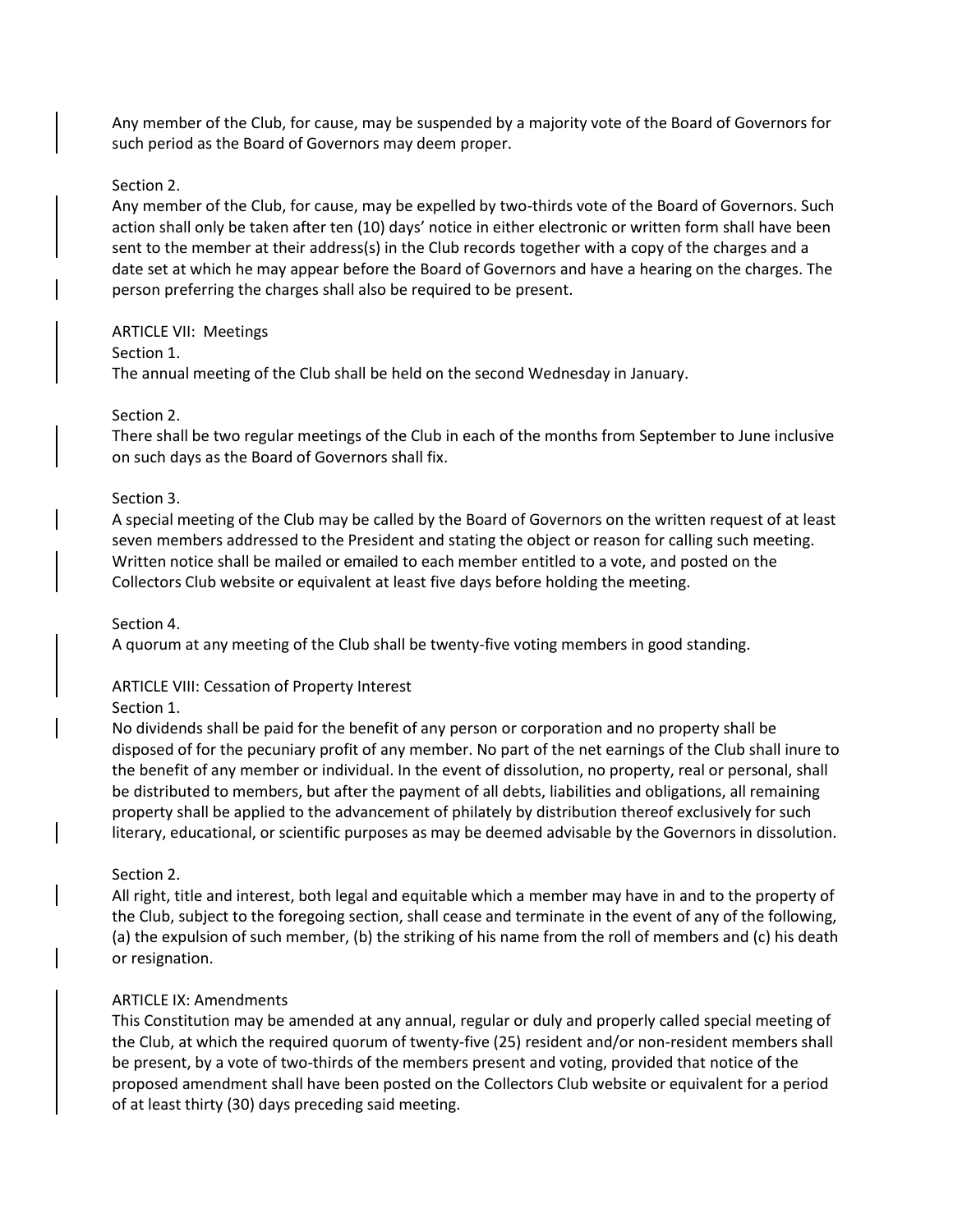### Bylaws

Adopted at the Regular Meeting of December 4, 1946. Effective June 10, 1947.

### ARTICLE I: Membership

### Section 1.

Resident Members shall be such persons over the age of eighteen (18) years (a) as may have a place of business or be employed in the City of New York or (b) reside within a fifty miles radius of Columbus Circle in the City of New York (as determined from the most recent edition of "Google or such similar maps").

### Section 2.

Non-Resident Members shall be such persons over the age of eighteen (18) years who reside and are employed entirely outside the areas mentioned in Section 1 above. Should a Non-Resident's qualification change to that of a Resident Member, they shall be transferred to that classification forthwith.

### Section 3.

Any member may change the classification of their membership from Resident to Non-Resident or from Non-Resident to Resident, upon notification to the Board of Governors and, and subject to such adjustment as the Board of Governors shall decide.

### Section 4.

(a) Resident Life Members shall be such members as may qualify under Article III hereof. They shall be entitled to all privileges of Resident members.

(b) Non-Resident Life Members shall be such as qualify under Section 2 of Article III hereof. And shall be entitled to all the privileges of the category of non-resident member in which they fall. If a Non-Resident Life Member shall thereafter reside or work within the area specified in Section 1, the Board of Governors shall determine what adjustment in membership classification shall be appropriate.

### Section 5.

Honorary Members shall be such members as the Board of Governors may deem deserving of such honor, elected by the unanimous vote of the whole Board when two-thirds of the whole Board are present. Honorary Members shall not be required to pay dues and shall be entitled to hold all privileges of Club membership, including the right to hold office and serve as a Governor.

### Section 6.

The decision of the Board of Governors in the determination of the eligibility of any applicant for any class of membership shall be final.

# ARTICLE II: Membership Privileges

### Section 1.

Honorary, Life, Resident, and non-Resident members in good standing shall be entitled to vote at any meeting of the Club, to hold office or to have and hold any fiduciary interest in the property or assets of the Club.

#### ARTICLE III: Life Membership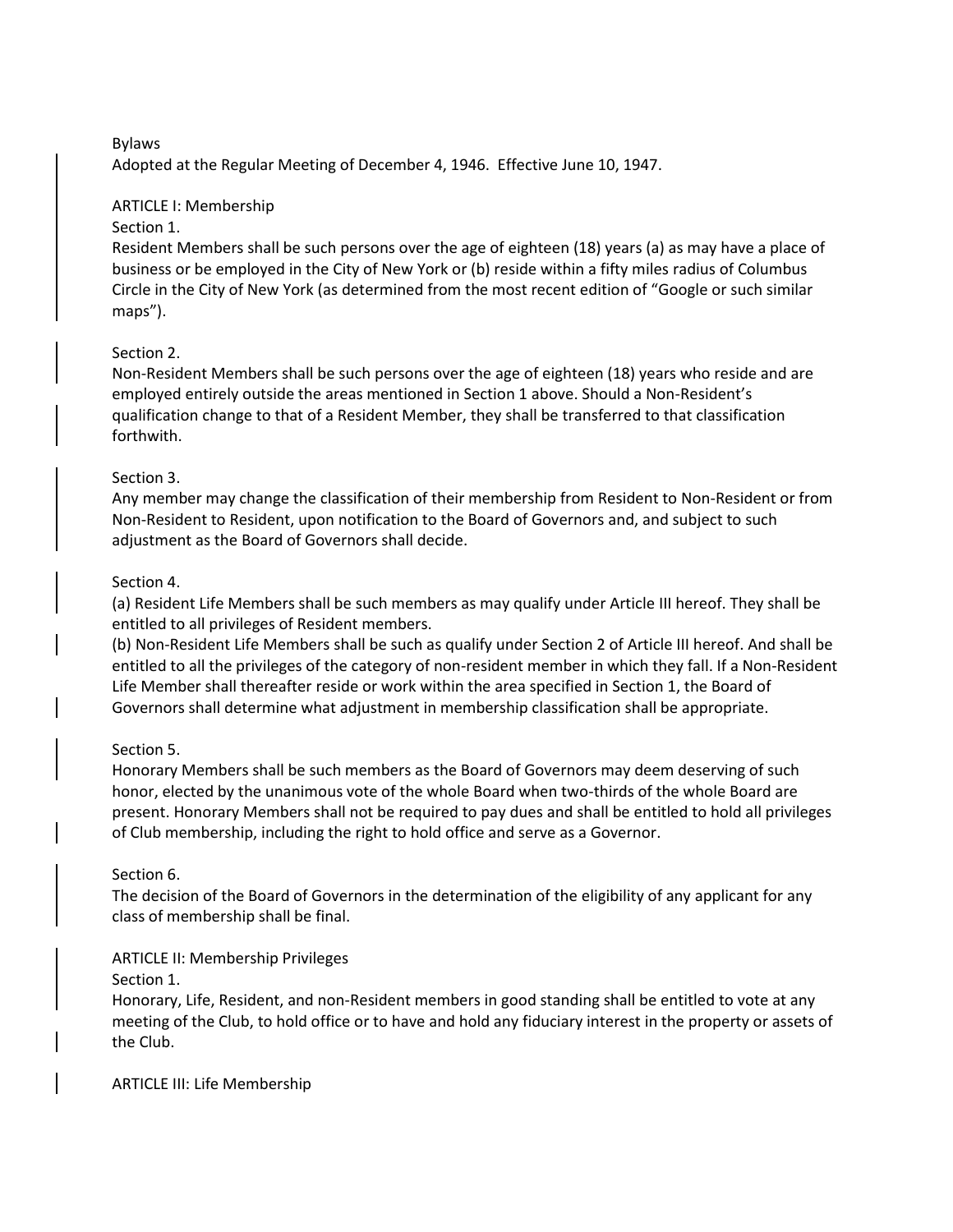Section 1. Life Membership. Life membership fee shall be twenty times the maximum Resident Membership dues.

Section 2. Non-Resident Life Membership. Non-Resident Life membership fee shall be twenty times the dues in effect for such category of non-resident membership at the time.

ARTICLE IV: Initiation Fees

### Section 1.

The initiation fee for members shall be such sum as may be fixed and determined by the Board of Governors.

### ARTICLE V: Annual Dues

Section 1.

The annual dues will be established for each membership category by the Board of Governors as the Board shall from time to time determine changes to be necessary.

### Section 2.

All dues shall be payable in advance:

(a) For all members on the rolls at the end of the year, the dues shall be billed and payable January 1 of each year.

(b) For members elected during the year, the dues shall be billed and payable as of the first of the calendar month immediately preceding the date of election on a prorated basis as determined by the Board. This proration may be amended by the Board from time to time by a majority vote

### Section 3.

Any member in default in payment of dues for a period of more than sixty (60) days may be suspended or expelled by the Board of Governors.

### ARTICLE VI: Rules for Admission

Section 1.

Every applicant for admission to the membership of the Club must be proposed in writing by one member and seconded by another member.

### Section 2.

Accompanying the written application for membership shall be letters from the proposer and seconder stating the qualifications of the proposed new member. Where the proposer is a member of the Board of Governors, letters may be dispensed with. Membership in a National Organization such as the American Philatelic Society, Royal Philatelic Society of Canada, or Royal Philatelic Society (London) can serve as a reference.

#### Section 3.

Applications shall be posted on the Club website or equivalent for a period of thirty (30) days, and shall be submitted to the Board of Governors at their proximate meeting during or after this time.

#### Section 4.

Members shall be elected by the Board of Governors.

#### Section 5.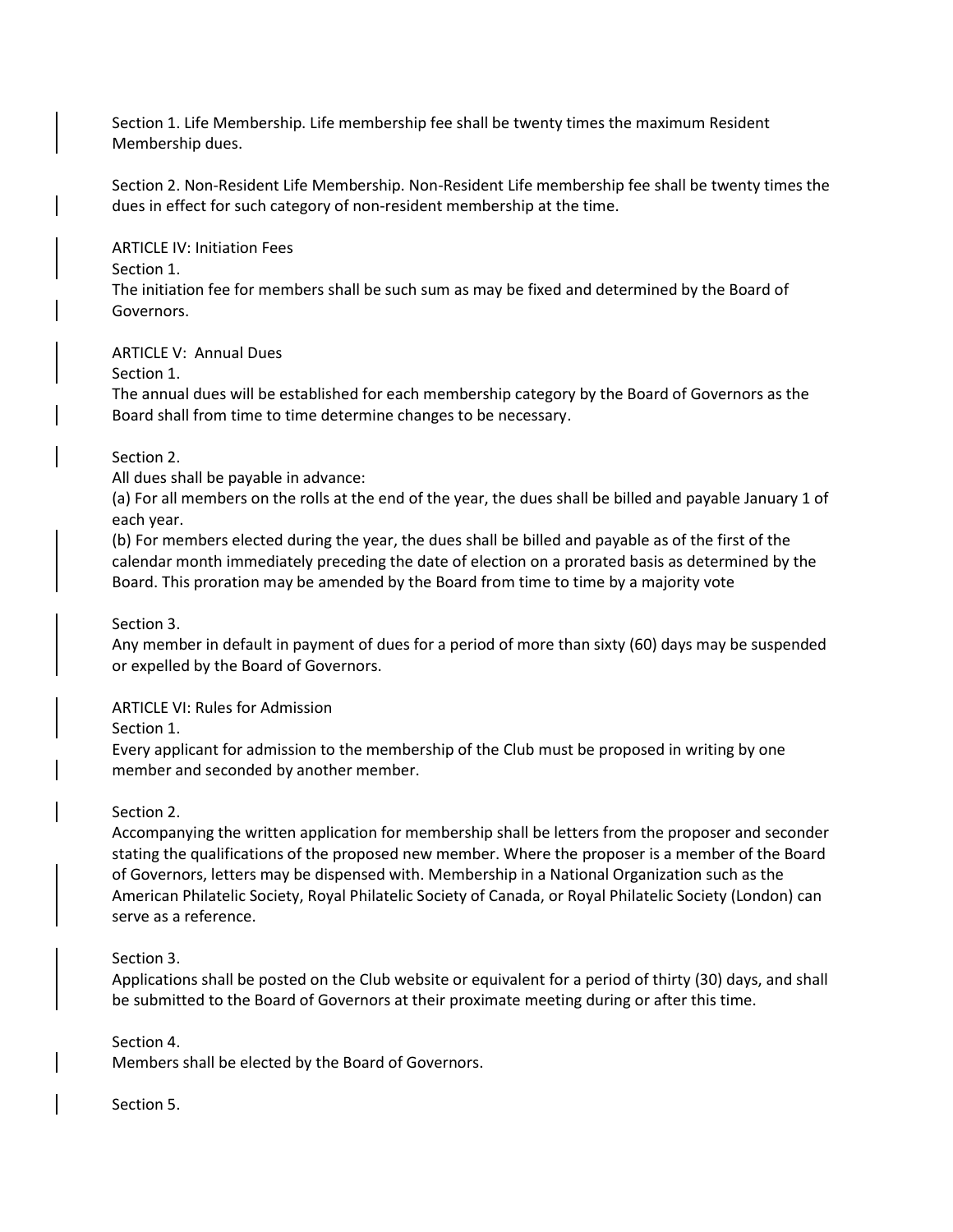Two negative votes by the Board of Governors shall exclude an applicant from admission to the Club.

### Section 6.

Applicant shall pay the initiation fees and dues at the time of application for membership as per Article V, Section 2. Should applicant fail to timely pay the aforesaid fees and dues, the Board of Governors shall not consider the application for membership. In the event the Board of Governors denies the application for membership, the initiation fees and dues shall be refunded promptly to applicant.

### ARTICLE VII: Governors

### Section 1.

The Board of Governors shall hold regular meetings once a month. Meetings for months of July and August may be omitted.

### Section 2.

Special Meetings may be called by the President and shall be called upon the request of three (3) Governors. Notice of Special Meetings shall be given at least two (2) days prior to the holding thereof.

### Section 3.

Life, Honorary (as qualified as per Article I, Section 8) Resident, and non-Resident members shall be eligible to be elected as Governors provided, however six (6) of overall Governor's positions on the Board of Governors may, as an option, be held by a member not residing or working within the 50-mile radius of the Club as required for resident members.

Section 4.

A quorum shall be one-half of the Board of Governors.

Section 5.

Any Governor absent from four (4) consecutive meetings without proper excuse may be dropped by the vote of the Board of Governors, but by not less than six (6) affirmative votes.

### ARTICLE VIII: Committees

Section 1. There shall be the following standing committees: House Committee Library Committee Membership Committee Program Committee Publications Committee Finance Committee

#### Section 2.

The President may appoint an Executive Committee to serve in an advisory capacity.

Section 3.

There shall be such other committees as the Board of Governors may from time to time determine to be necessary.

Section 4.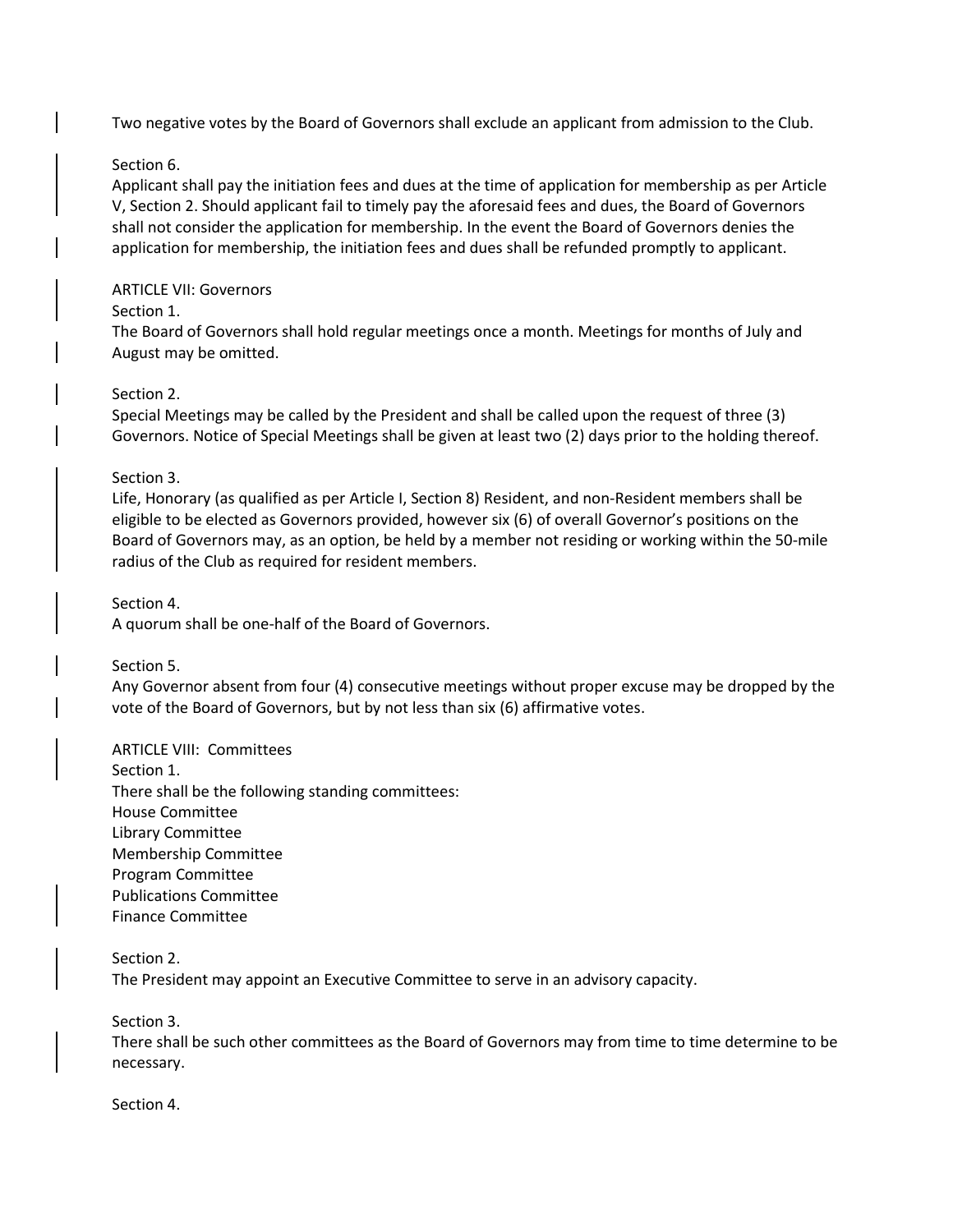All committees shall be appointed by the President, to whom they shall report and of which the President shall be an ex-officio member.

#### Section 5.

All standing committees shall perform such duties as their titles indicate and shall promulgate such rules and regulations as they may prescribe, subject to the approval of the Board of Governors.

### Section 6

The President may, with the approval of a majority of a quorum of the Board of Governors, appoint Regional Representatives, not to exceed twenty (20) in number. The duties of the Regional Representatives will be such as the Board of Governors may from time to time prescribe. All Regional Representatives must be members in good standing and shall serve at the pleasure of the Board of Governors.

### ARTICLE IX: Library and Library Funds

#### Section 1.

The Library Fund shall be maintained as property of the Club. In case of dissolution of the Club, the Library and such portion of unexpended income of said fund as may be needed for the purpose, to the extent possible under the circumstances of such dissolution, shall be transferred to an appropriate institution to carry out the philatelic, educational and scientific purposes thereof; any balance of principal and income of said Fund thereafter remaining to be general assets of the Club.

### Section 2.

The principal of said Fund and any accretions thereto shall be invested in such manner as approved by the Board of Governors.

#### Section 3.

The interest on this fund shall be available only for the purchase of new material and the preservation and maintenance of the existing material in the Library.

#### Section 4.

The Club may set aside and transfer to the credit of the Library fund a portion of its annual dues, which shall be used only for permanent fixtures or improvements of the Library. The unexpended balance at the end of the fiscal year shall be transferred to the principal of the Library Fund.

#### Section 5.

The Library shall be under the care and supervision of a committee who shall be appointed by the President, to serve for one year and thereafter until their successors are appointed.

#### Section 6.

One of the Committee shall be designated as the Librarian.

### Section 7.

The Librarian and the Committee shall make rules and regulations for the ordinary use of the Library, subject to the approval of the Board of Governors.

ARTICLE X: House and Replacement Fund Section 1.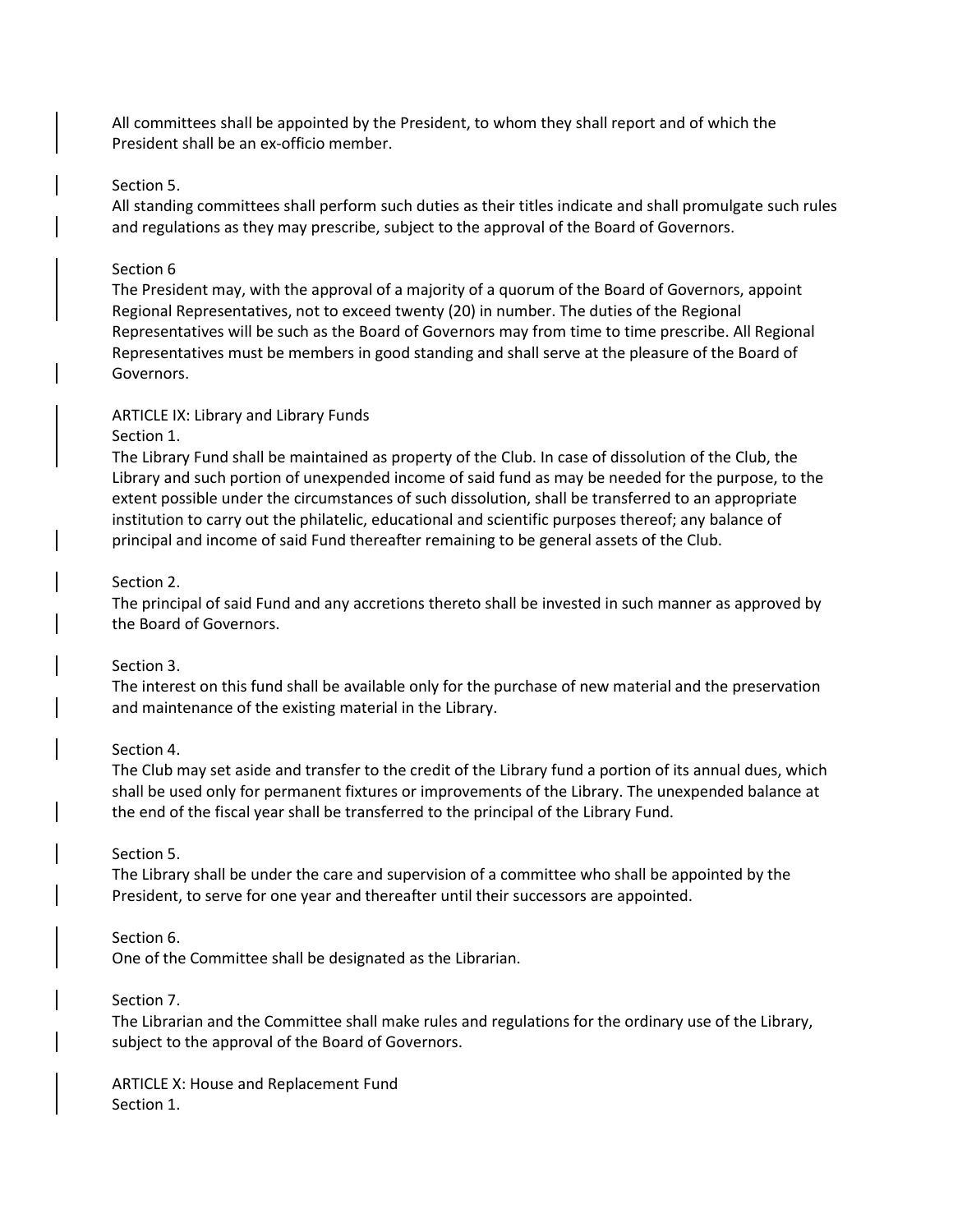The Club House and Real Estate shall be maintained as property of the Club and in charge of the Board of Governors.

### Section 2.

The Club shall set up and maintain a separate and permanent fund to be known as "House Replacement Fund."

### Section 3.

The money of this fund shall be invested in accordance with the approval of the Board of Governors.

### Section 4.

The money of this fund shall only be expended for additions to the property, legal assessments or extraordinary repairs and then only upon the approval of not less than two-thirds of the entire Board of Governors.

### Section 5.

The Capital Fund is created to provide a source of income for the general maintenance, use and operation of the Club. Expenditures therefrom may be made only from income thereof, but no expenditure shall be made until the total of such fund (either from contributions, accumulated income or other means) shall equal the amount of One Hundred Thousand (\$100,000) dollars or more (if the Board of Governors shall so determine). No payments of principal may be made, except with the unanimous consent of the Board of Governors at a special meeting called to consider such payment at which at least three-quarters of the Board members are present.

### ARTICLE XI: Publications

#### Section 1.

The Board of Governors shall have the power to originate and continue such publications as they may deem required for the best interest of the Club and the advancement of philately, and shall make such rules for the production of, and such prices, as they may deem sufficient for these publications.

### Section 2.

The Editor or Managing Agent of such publication shall be appointed by the President, under such designation of duties, privileges and compensations as the Board of Governors may determine and fix.

ARTICLE XI: Fiscal Year Section 1. The fiscal year shall be the calendar year.

#### ARTICLE XIII: Nominations

Section 1.

The President shall each year, at least six (6) weeks before the date of the annual meeting, appoint a Nominating Committee to consist of at least three (3) members who are not at the time members of the Board of Governors.

### Section 2.

The Nominating Committee at least thirty (30) days prior to any annual election shall notify the Secretary of its nominations for vacancies on the Board of Governors.